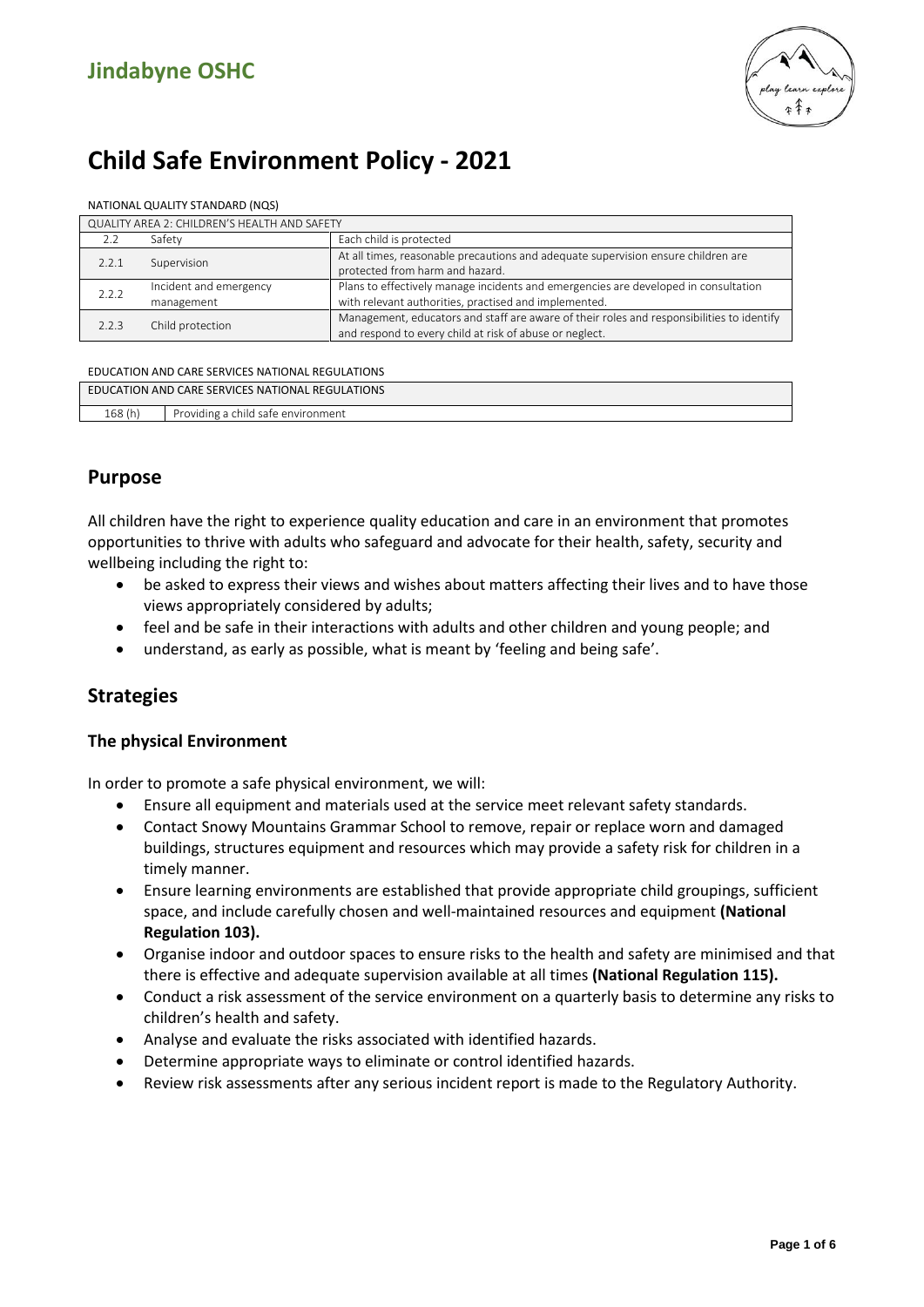

#### **Staffing and Supervision**

- Ensure that sufficient numbers of educators are employed to ensure adequate supervision of children at all times **(National Regulation 123, 130-132, 271-272).**
- Manage rosters to not only ensure that adequate numbers of educators are on duty to meet ratio and requirements **(National Regulation 126)** but that duty of care implications are considered to ensure adequate supervision at all times.
- Ensure screening and suitability of staff, volunteers as per the legislation and policy at the time of employment and as part of an ongoing process.
- Respond proactively to emerging staff performance concerns.

#### **Child Protection**

- All educators and volunteers of our service are Mandatory Reporters and are required to report to the Child Protection Helpline (24 hours) (Phone: 132 111 or eReport at: https://reporter.childstory.nsw.gov.au/s/) if they have reasonable grounds to suspect a child or young person is at risk of significant harm and have current concern about the safety, welfare or wellbeing of a child or young person.
- The Mandatory Reporter Guide will be used, to guide decision making and determine whether or not to report to the Child Protection Helpline under the new risk of significant harm reporting threshold.
- Staff will undertake training in order to effectively:
	- o Make appropriate responses to all disclosures of abuse and any allegation of abuse against staff members of the service
	- o Understanding of their responsibilities and procedure as a mandatory reporter
	- o be able to recognise the factors that increase a child's vulnerability to maltreatment;
	- $\circ$  be aware of the vulnerabilities which may indicate a need to assess, monitor or curtail the behaviour of individuals in relation to children and young people within organisations.
- To comply with legislation and provide a child safe environment, educators will keep up to date with child protection requirements; this includes adhering to the Child Protection Policy, updating Child Protection Training as required, and completing the Child Protection Assessment on an annual basis.

#### **Responsibilities for the Approved Provider**

- Ensure the service operates in line with the Education and Care Services National Law and National Regulations with regard to the delivery and collection of children at all times **(National Regulation 99).**
- Ensure all staff have access to relevant professional development.
- Ensure that the Nominated Supervisor and staff members at the service who work with children are advised of current child protection legislation, its application, and any obligations that they may have under that law **(National Regulation 84).**
- Ensure that all responsible persons on the service have up to date child protection training **(National Law 162)**
- Ensure that all relevant staff and educators working with children have working with children check and have been cleared **(Child Protection Act 9)**
- Ensure that at least one person at the service holds asthma, anaphylaxis and first aid training at all times **(National Regulation 136)**.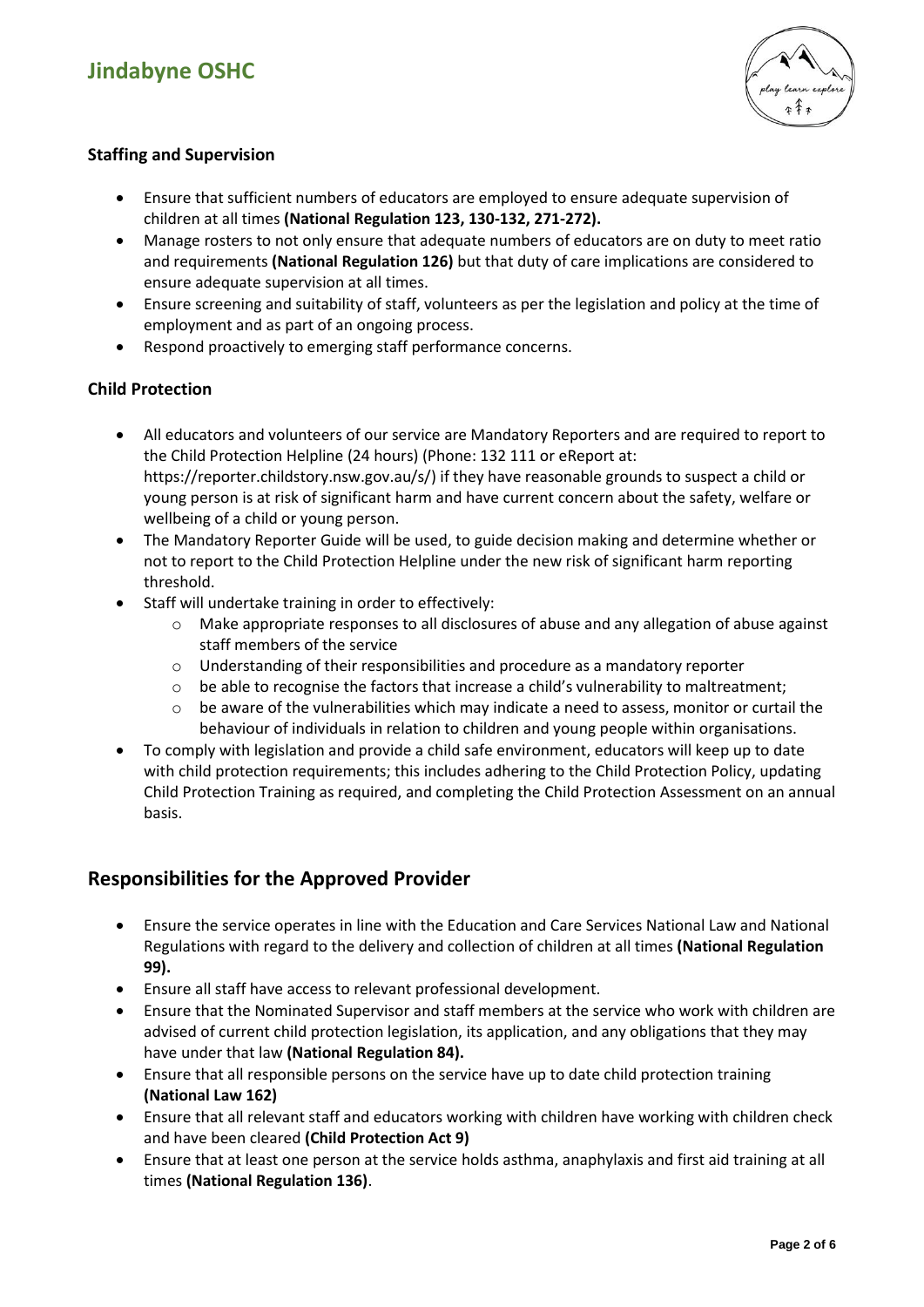# **Jindabyne OSHC**



- Ensure that policies and procedures are up to date and reflecting the National Regulations **(National Regulation 168).**
- Ensure that all staff are aware of the policies and procedures of the service and that a copy of these are available for all visitors, families, students and staff of the service at all times **(National Regulation 170-171).**
- Management is responsible for the periodic review and maintenance of up to date records of employees' Working with Children Check, including the Working with Children Check number and the date on which each clearance expires. Once an employee provides their WWCC clearance, management will verify the clearance to ensure that is it valid and current. The WWCC will be placed in the individual's file and continue to be updated as required.

#### **Responsibilities for the Nominated Supervisor**

- Provide all staff and educators working directly with children with a copy of the Mandatory Reporter Guide to assist them in their reporting.
- Ensuring screening and suitability processes are maintained to meet policy and legislative requirements.
- Identifying and providing appropriate resources and training to assist staff, contractors, visitors, volunteers and students to implement this policy.
- Keeping up to date and complying with any relevant changes in legislation and practices in relation to this policy.
- Co-operating with other services and/or professionals in the best interests of children and their families.
- Ensuring that families are made aware of support services available to them and of the assistance these services can provide.
- Ensuring that all staff who work with children are supported to implement this policy in the service.
- Protecting the rights of children and families and encouraging their participation in decision-making at the service.

### **Responsibilities for the Educators**

- Act in accordance with the obligations outlined in this policy.
- Raise concerns when barriers or threats to the protection of children and young people's safety and wellbeing are identified, including through the conduct of other adults at the site/service.
- Keeping up to date and complying with any relevant changes in legislation and practices in relation to this policy.
- Follow all record keeping requirements **(National Regulation 173, 177)**.
- Undertaking appropriate training and education on child protection.
- Identifying any potential for risk and harm to a child at the service and developing and implementing effective prevention strategies in consultation with the approved provider and the nominated supervisor.
- Co-operating with other services and/or professionals in the best interests of children and their families.
- Informing families of support services available to them (such as child first), and of the assistance these services can provide.
- Ensuring that no child is left alone (or is out of sight) with a contractor, visitor, volunteer, student or parent/guardian at the service.
- Implementing the procedures for reporting suspected child abuse.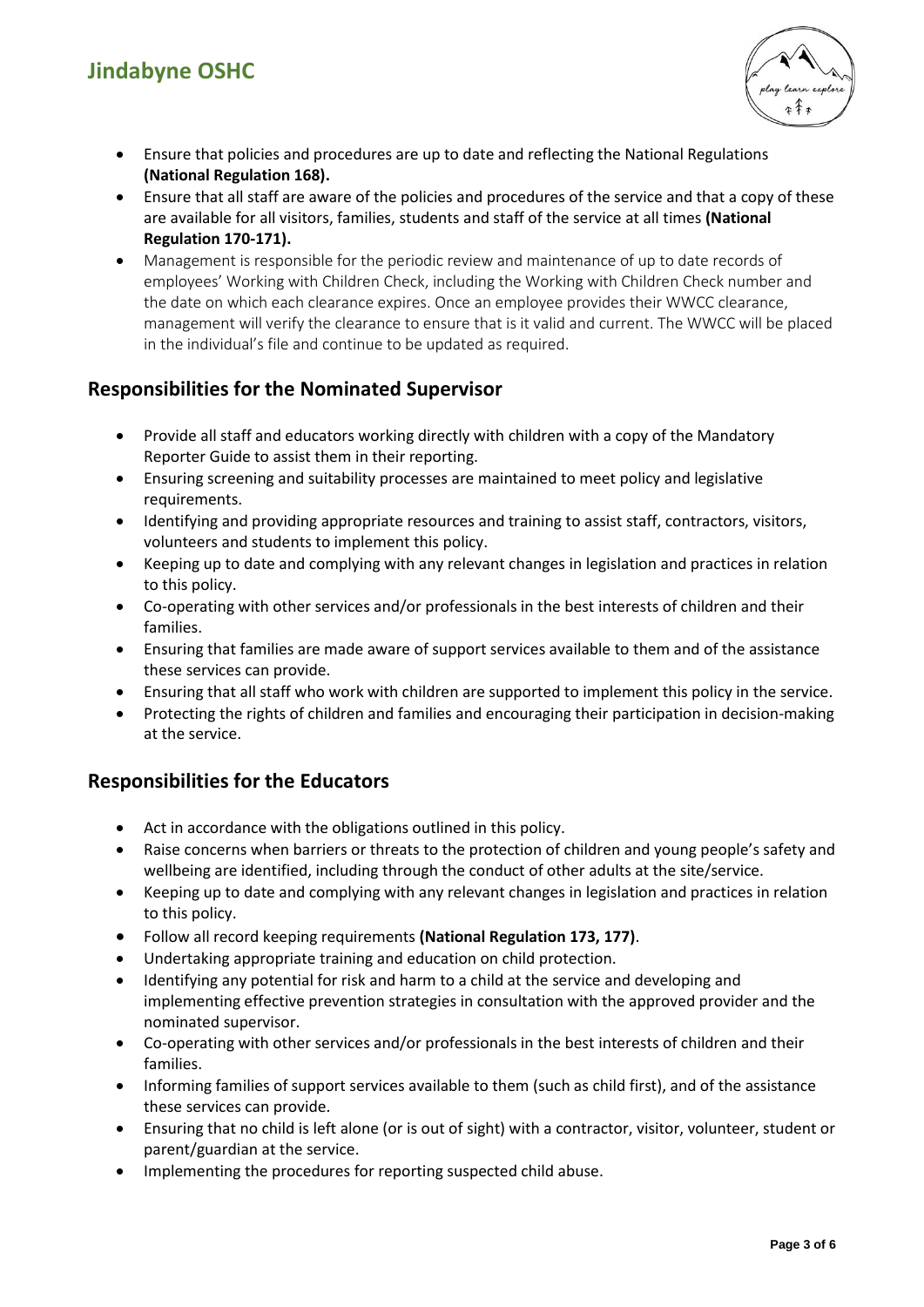## **Jindabyne OSHC**



- Notifying the Nominated Supervisor or the approved provider immediately on becoming aware of any concerns, complaints or allegations regarding the health, safety and welfare of a child at the service.
- Offering support to the child and their family, and to other and staff in response to concerns or reports relating to the health, safety and wellbeing of a child at the service.
- Provide a quiet place for children to rest when they are tired or stressed **(National Regulation 81).**
- Maintaining confidentiality at all times **(National Regulation 181).**
- Adhering to all service policies and procedures.
- Educators will work in collaboration with our Arrival and Departure Policy and Student and Visitors Policy to ensure children feel safe and secure. To ensure children's safety, Educators have a clear understanding of their legal obligation to check identification when a person is picking up a child. To maintain compliance, parents and educators will inform the service via email or in writing if they authorise a person who is not on their emergency contact form to pick up their child.

#### **Responsibilities for the Families**

- Reading and complying with this policy.
- Reporting any concerns, including in relation to potential for child abuse, to the Nominated Supervisor.

| <b>Australian Children's Education</b>                         | http://www.acecqa.gov.au/                                          |
|----------------------------------------------------------------|--------------------------------------------------------------------|
| and Care Quality Authority                                     |                                                                    |
| (ACECQA)                                                       |                                                                    |
| <b>Children (Education and Care</b>                            | https://www.legislation.nsw.gov.au/#/view/act/2010/104a/full       |
| <b>Services) National Law (NSW) No</b>                         |                                                                    |
| 104a                                                           |                                                                    |
| <b>Childwise</b>                                               | https://www.childwise.org.au/NSW Government                        |
| <b>Child Story Reporter</b>                                    |                                                                    |
| <b>Children and Young Persons (Care</b><br>and Protection) Act | https://reporter.childstory.nsw.gov.au/s/                          |
| <b>Child Protection (Working with</b><br>Children) Act         |                                                                    |
| <b>Child Protection (Working with</b>                          |                                                                    |
| <b>Children) Regulation</b>                                    |                                                                    |
|                                                                |                                                                    |
| <b>Commission for Children and</b>                             |                                                                    |
| <b>Young People Act</b>                                        |                                                                    |
| <b>Early Years Learning Framework</b>                          |                                                                    |
| (EYLF                                                          |                                                                    |
| <b>Education and Care Services</b>                             | https://www.legislation.nsw.gov.au/#/view/regulation/2011/653/full |
| <b>National Regulations</b>                                    |                                                                    |
| <b>FACS</b>                                                    | https://www.facs.nsw.gov.au/about_us/contact_us#districts          |
| <b>Kidsafe</b>                                                 | http://www.kidsafensw.org/                                         |

#### **Related Statutory Obligations & Considerations**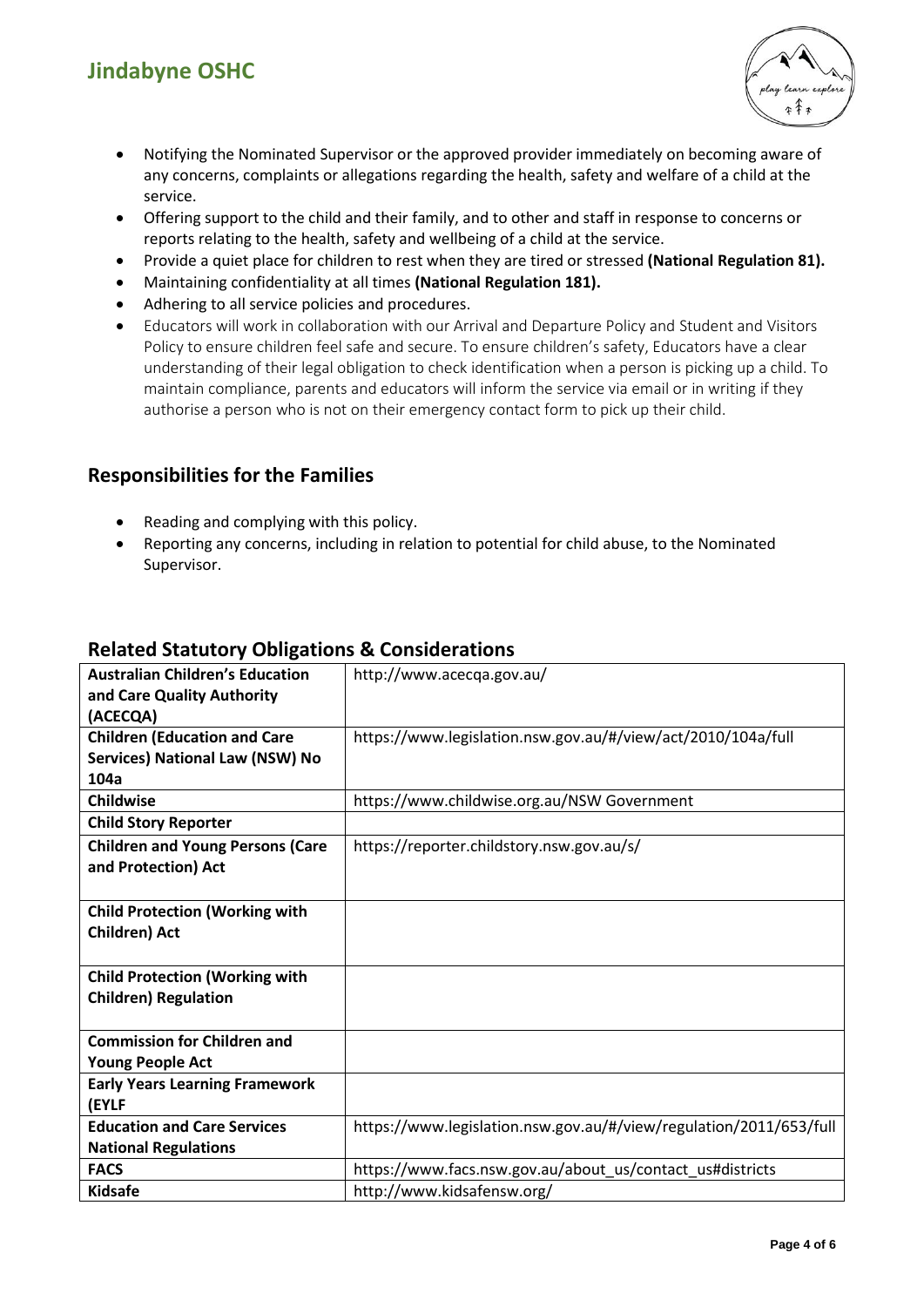

| <b>Keep Them Safe</b>                    | http://www.keepthemsafe.nsw.gov.au/                                                  |
|------------------------------------------|--------------------------------------------------------------------------------------|
| <b>Mandatory Reporters Guide</b>         | https://reporter.childstory.nsw.gov.au/s/mrg                                         |
| <b>NSW Health</b>                        | http://www.health.nsw.gov.au                                                         |
| <b>National Quality Framework (NQF)</b>  | http://acecqa.gov.au/national-quality-framework/                                     |
| <b>NSW Interagency Guidelines</b>        | https://www.facs.nsw.gov.au/providers/children-<br>families/interagency-guidelines   |
| <b>Ombudsman Act</b>                     |                                                                                      |
| <b>Office of the Children's Guardian</b> | http://www.kidsguardian.nsw.gov.au/child-safe-organisations/child-<br>safe-elearning |

#### **Related Telephone Numbers**

- Child Protection Helpline (24 hours) 132 111
- Early Childhood Education and Care Directorate 1800 619 113
- Family Court of Australia 1300 352 000
- Kidsafe (02) 9845 0890
- National Child Abuse Helpline (9-5pm) 1800 991 099
- NSW Police Force 000
- NSW Ombudsman (02) 9286 1000
- Office of the Children's Guardian (02) 9286 7219

#### **Amendment History**

| Version | Amendment              | Date      |
|---------|------------------------|-----------|
| 001     | <b>Policy Created</b>  | 4/11/2019 |
| 002     | <b>Policy Reviewed</b> |           |

This policy will be updated to ensure compliance with all relevant legal requirements every year. Appropriate consultation of all stakeholders (including staff and families) will be conducted on a timely basis. In accordance with Regulation 172 of the *Education and Care Services National Regulation*, families of children enrolled will be notified at least 14 days and their input considered prior to any amendment of policies and procedures that have any impact on their children or family.

| Date:            | 19/3/2021     |
|------------------|---------------|
| Version:         | 002           |
| Last Amended By: | Kylie Showman |
| Next Review:     | June 2022     |